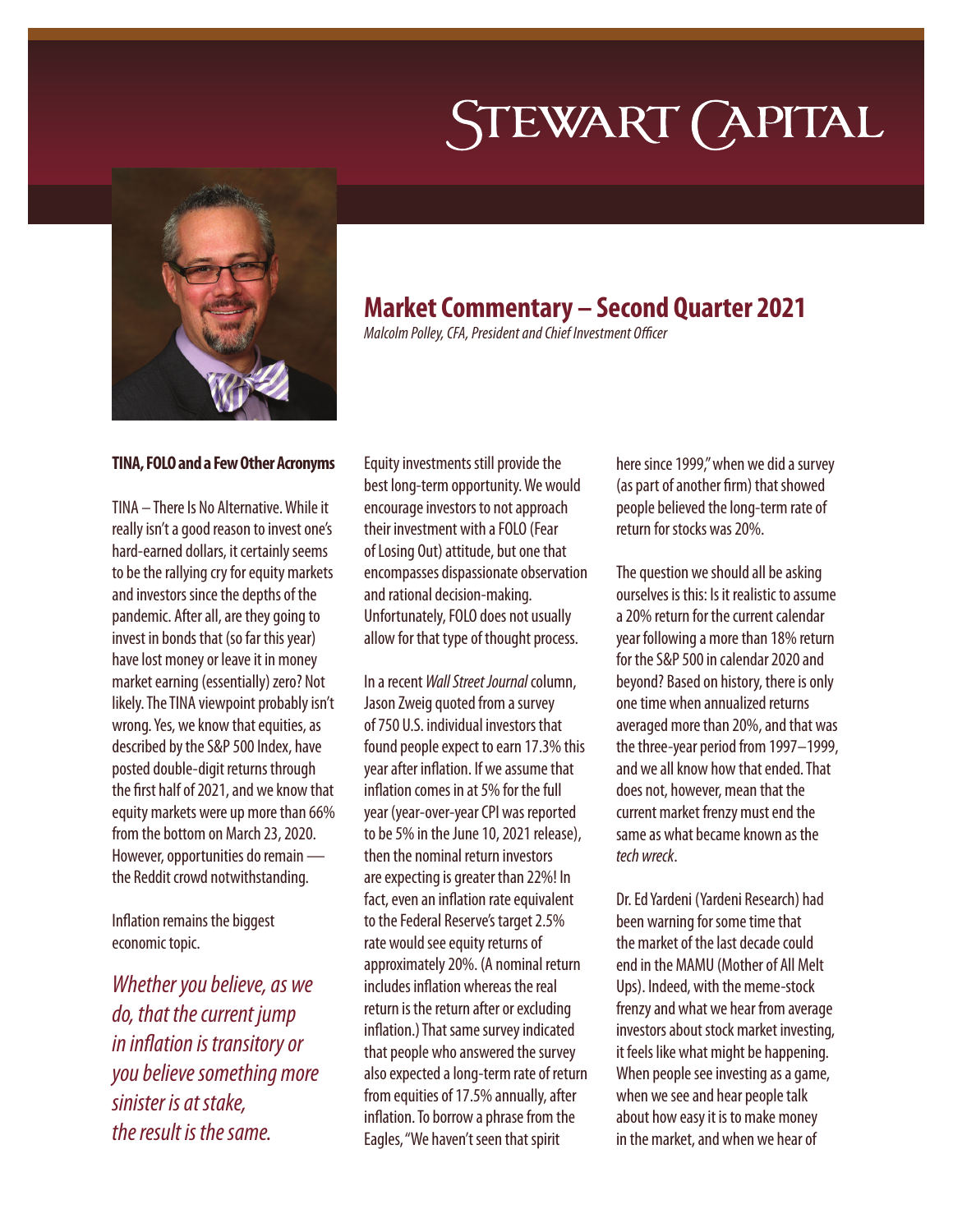people who do not fully understand the risks of option investing but view it as a good way to make easy money it almost always ends badly.

#### **The Economy**

By all accounts the economy is doing very well. What we remain flummoxed by is that the National Bureau of Economic Research (NBER), which officially dates the beginnings and endings of economic expansions and contractions, has not yet called the end of the COVID recession. While we fully understand that the NBER typically dates the beginning and end of recessions in hindsight, we find it odd that a recession that was dated within a relatively short distance from the beginning (the recession was dated as of February 2020 in a June 8, 2020 announcement) cannot find an ending when it seems fairly obvious that it has ended. In fact, we would not be surprised that when the recession's end is finally deemed to be official that it is dated relatively close to the June 2020 announcement of its beginning.

It seems to us that the statistic they could be hung up on is employment. Indeed, if we only look at the unemployment rate and the number of unemployed persons, there is a compelling story as there are (as of June 2021 data) 9.5 million unemployed people in the United States. However, that does not tell the whole story. With the JOLTS (Job Openings and Labor Turnover Survey) data released in early July (for May Job Openings), there were just one hundred thousand more job openings than unemployed people to fill them. In





other words, while there were indeed 9.3 million unemployed people in May, there were 9.2 million jobs available. That gap was not achieved in the last expansion until it was nearly 10 years old (June 2017 with an expansion that began in 2007). In fact, whether you speak with employers or simply look at all the help-wanted signs, it would appear that there is a dearth of available talent.

GDP, another metric used by the NBER, also shows considerable strength, having recovered all the economic activity lost in the COVID recession (Q1 GDP estimated at \$22.061 trillion versus peak GDP of \$21.747 trillion in Q4, 2020). In fact, we believe that GDP could well have been significantly higher had it not been for numerous product and material shortfalls caused by pandemic-related supply chain disruptions.

It is these supply disruptions that are creating the most angst among investors as they discuss whether or not the resulting inflation is a sign of 1970s-style problems or whether they are, as the Federal Reserve believes (as do we), transitory.

What is the concern with inflation anyway? In a word, growth. Specifically money supply growth. Because we look at the past to help inform the future, when market pundits see rapid money supply growth, they remember what happened in the late 1970s and early 1980s and assume that the current explosive money supply growth will result in the same thing as then–double-digit interest rates and stagnant growth. However, we have had periods over the last 30 years of significant money supply (M2) growth without a concurrent rise in interest rates or stagnation of growth. This should tell us that something else must be afoot. Specifically, we believe that demographics played a much larger part in the 1970s–1980s inflation/ stagnation story than can be explained simply by looking at money supply growth. In fact, if one looks at the correlation between money supply and inflation, we find that it is very poorly correlated (correlation between -0.074 to 0.16 depending on the definition of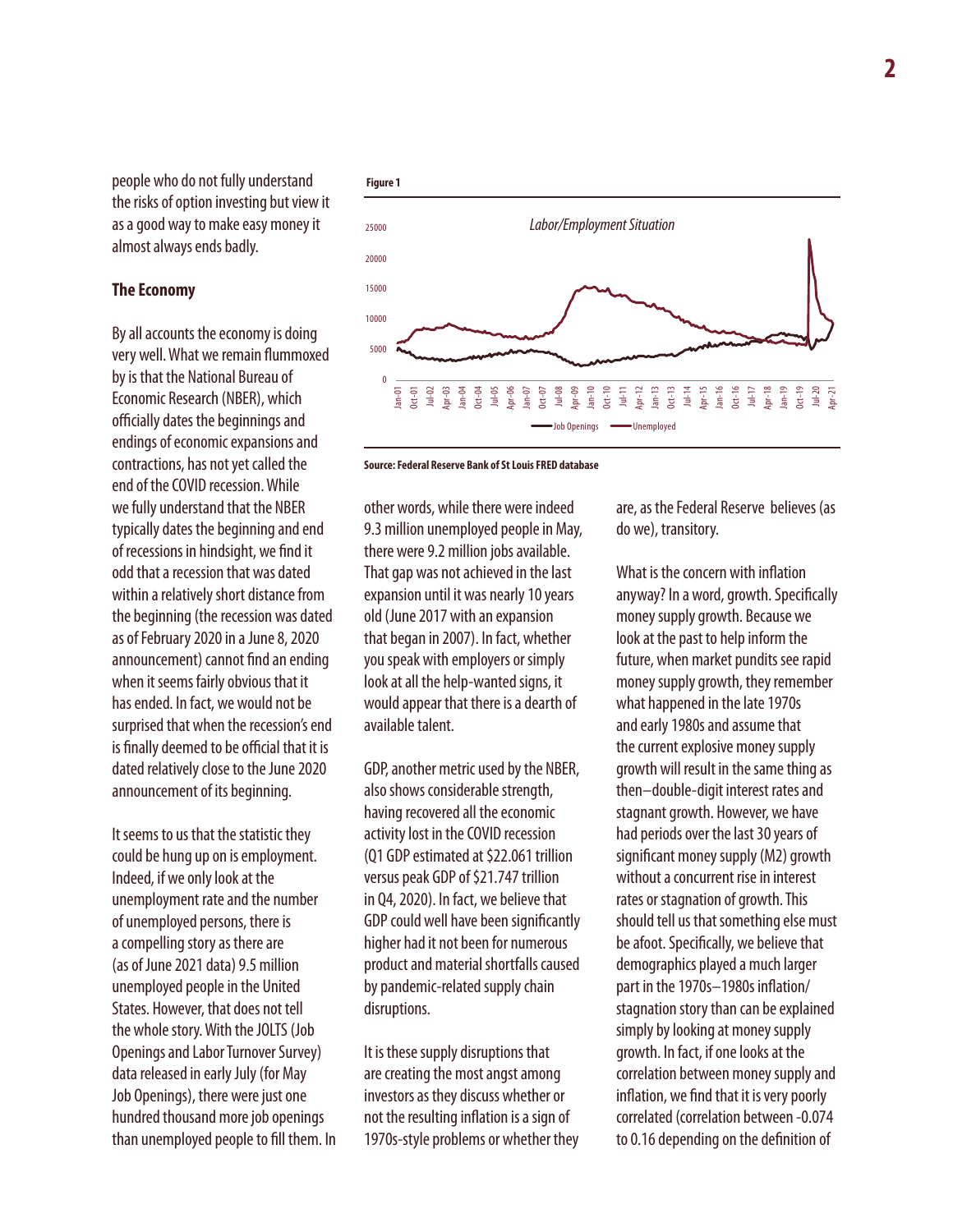



**Source: Federal Reserve Bank of St Louis FRED database**

money supply growth and the lag to inflation; perfect positive correlation is 1 and perfect negative correlation is -1). That is not to say, however, that we won't have some inflation.

In a nutshell, rapid money supply growth is simply too many dollars chasing too few goods—demand (dollars) outstripping supply (goods). What happens, however, when supplies of goods fall short of the dollars available to purchase? Isn't this just a difference without a distinction? Not really.

*The inflation we are experiencing today is not really being caused by too many dollars chasing too few goods, rather it is being caused by too few goods for the available demand due to disruptions and demographic make-up.*

Once the supply chain disruptions normalize, the inflation should abate, but probably not to the sub 2% rate of the last decade due in large part to the wage pressures caused by a declining labor pool.

It is interesting that the markets seem to be caught in this tug-of-war between the transitory and rising inflation camps as if those are the only two options. In our mind it is not a binary decision.

*The real issue is not transitory inflation or hyperinflation but rather where we are in a long-term secular cycle and what happens if inflation simply rises higher than (recent) past experience but not so high as to trigger a 1980s-style response.* 

In that kind of environment, interest rates do rise, but over a much longer time frame—think multi-decade. Concurrently, interest rates also rise, but don't reach nearly the levels feared. Indeed, if one simply studies history, we quickly see that over the last 250 years of US economic history, the only

time that a long-term, secular upswing in interest rates approached the levels of the 1980s was at the founding of the Republic when our central government was still weak. One also discovers that it is much more normal to see interest rates peak in the 7% range, but that it has happened *over a period of 30–40 years.*

#### **Market Overview**

Domestic equities have had a banner year so far in 2021. All domestic equity indices have posted doubledigit returns over the first half of the calendar year, with small-cap value leading the charge with a return greater than 30% (30.59%). Yet it doesn't really tell the entire story. While small and mid-cap stocks certainly led the charge through the first half, it was the performance of large-cap stocks (specifically those large-cap stocks described by the S&P 500) that boosted their returns by more than nine percentage points from the previous quarter, rising 15.25% for the first half. Indeed, while leadership throughout the half stayed with smaller companies, it has often moved rapidly between larger and smaller and growth and value stocks as various concerns about earnings, inflation and interest rates hit the news.

We believe that much of the news impacting the short(er)-term movements of stock prices is just noise. While it is interesting, it really doesn't have much to do with the longerterm trends. Over the long-term, stock prices really should reflect the present value of the future cash flow streams available to business owners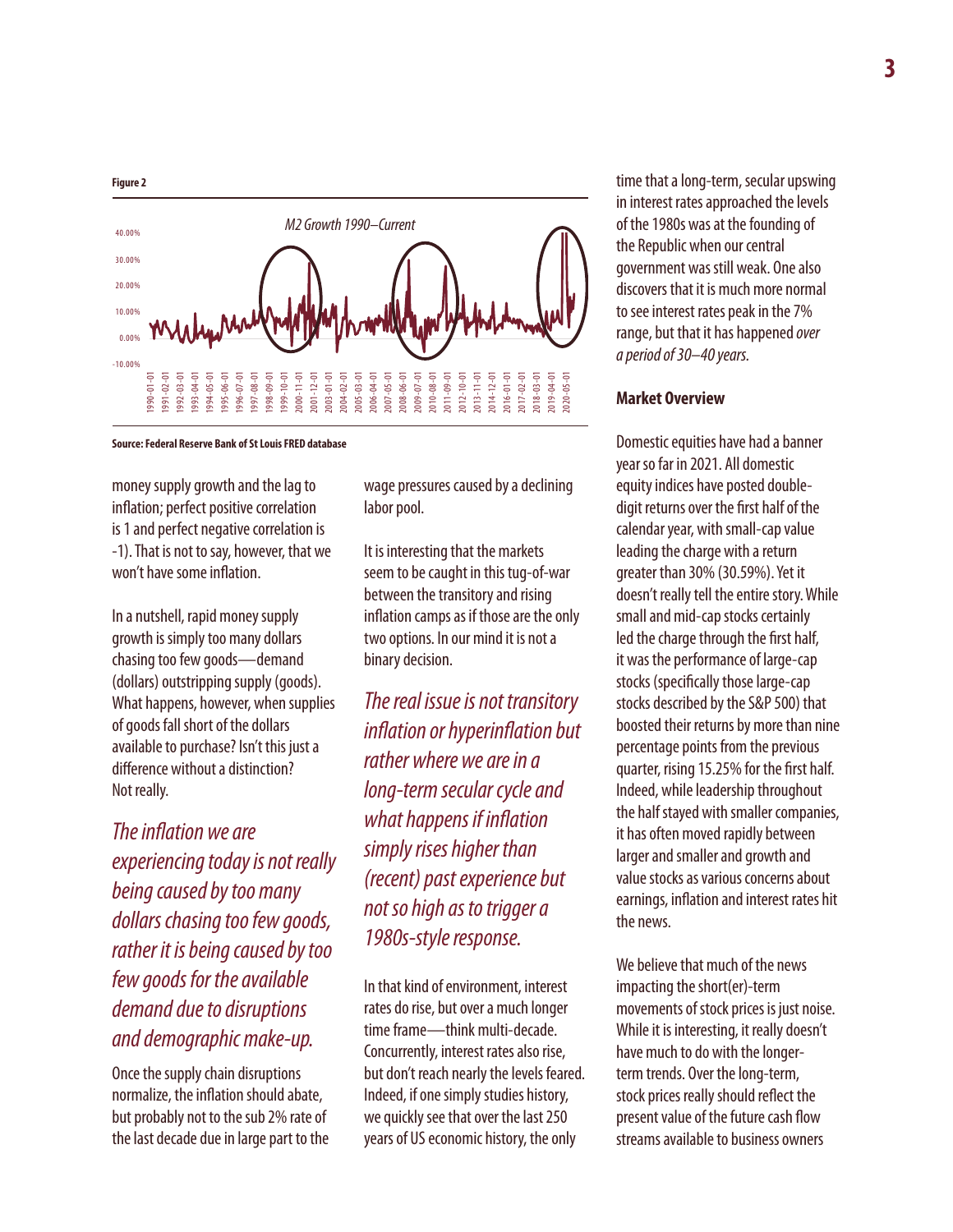(stockholders). The shorter-term noise simply provides us with the opportunity to buy or sell shares at attractive entry and exit points, nothing more.

The Federal Reserve has been making some noise in that they are now at least thinking about thinking about raising interest rates, as they discussed the topic in public comments by FOMC (Federal Open Market committee) members. Believed to have been a topic of discussion at its June FOMC meeting, the Fed is trying to avoid the taper tantrum experienced in 2013 when then Chairman of the Federal Reserve, Ben Bernanke, caused interest rates to spike in an attempt to signal the end of that round of quantitative easing (QE). If the FOMC does decide to officially begin to taper its open market bond purchases, we can expect the yield curve to continue to tick higher, with greater slope. Can higher Fed Funds rates be much farther behind? If one believes the dot-plot, that probably won't happen until 2023, but we will see.

Bonds, with expectations for rising inflation (transitory as it may be) and an expectation that the Fed will begin tapering sometime this year, have seen sub-optimal returns. Taxable bonds, whether they be short-term or longerterm, have provided negative returns so far in calendar 2021. Municipal bonds, in anticipation of higher federal taxes at some point, provided very modestly positive returns with the Bloomberg Barclays 1–3 Yr. and 8–12 Yr. total return indices providing 0.35% and 0.57% returns, respectively.

#### **Outlook**

Jobs will probably be the big story over the balance of this year and into next year. While some would want you to believe that there are no good jobs available and that we need to mandate an increase in the minimum wage, the markets are already largely taking care of that issue. With some states already beginning to end the additional pandemic-related unemployment compensation, which is scheduled to expire in September, we should see an increase in the ranks of the employed through year-end. This should help pull the unemployment rate down much closer to 5% with continued pressure on wages as employers try to find workers. We would not be at all surprised that the JOLTS data issued in August shows that there are more jobs than unemployed people to fill them. This will simply exacerbate a problem that, except for the past year, has been the norm since February of 2018.

Even though personal income has not shown much progress over the past year (thanks to the pandemic) and appears to have been stagnant for a decade or more, it belies the reality of wage inflation. Demographics have largely masked the reality of wage inflation—particularly among entry-level wage earners. We think that will remain for a while and may finally begin to show up in the headline numbers by year-end.

*The transitory pandemiccaused supply disruptionled inflation we have been experiencing should begin* 

### *to abate by the end of the calendar year.*

However, the headline rate will probably hover above the Fed's preferred metric of 2.5%. This will give the market jitters and test the Fed's resolve to let the economy run hotter for longer before hiking shortterm interest rates. While we are not expecting any rate moves this year, we also believe that they will act before 2023.

We continue to believe that interest rates will end the year closer to our targets of 2% for the 10-year and 2.5% for the 30-year Treasury bonds and Fed Funds will remain unchanged. The yield curve should not drastically change its slope, but the slope should steepen somewhat as longer-term rates trend toward our year-end targets.

With uncertainty over the direction of interest rates, concerns about inflation and uncertainty over government policies, the market will probably be more volatile through year-end than they have been to-date. We would not be surprised if equity markets finish the year with modest additional gains but with leadership changing often.

#### **Strategy Overview**

As we have stated for a couple of quarters now, we continue to believe that, on a broad basis, downside risks outweigh the upside potential. Keeping a trained eye on the relationship between price and value remains essential since returns are more dependable when you stay focused on underlying value.